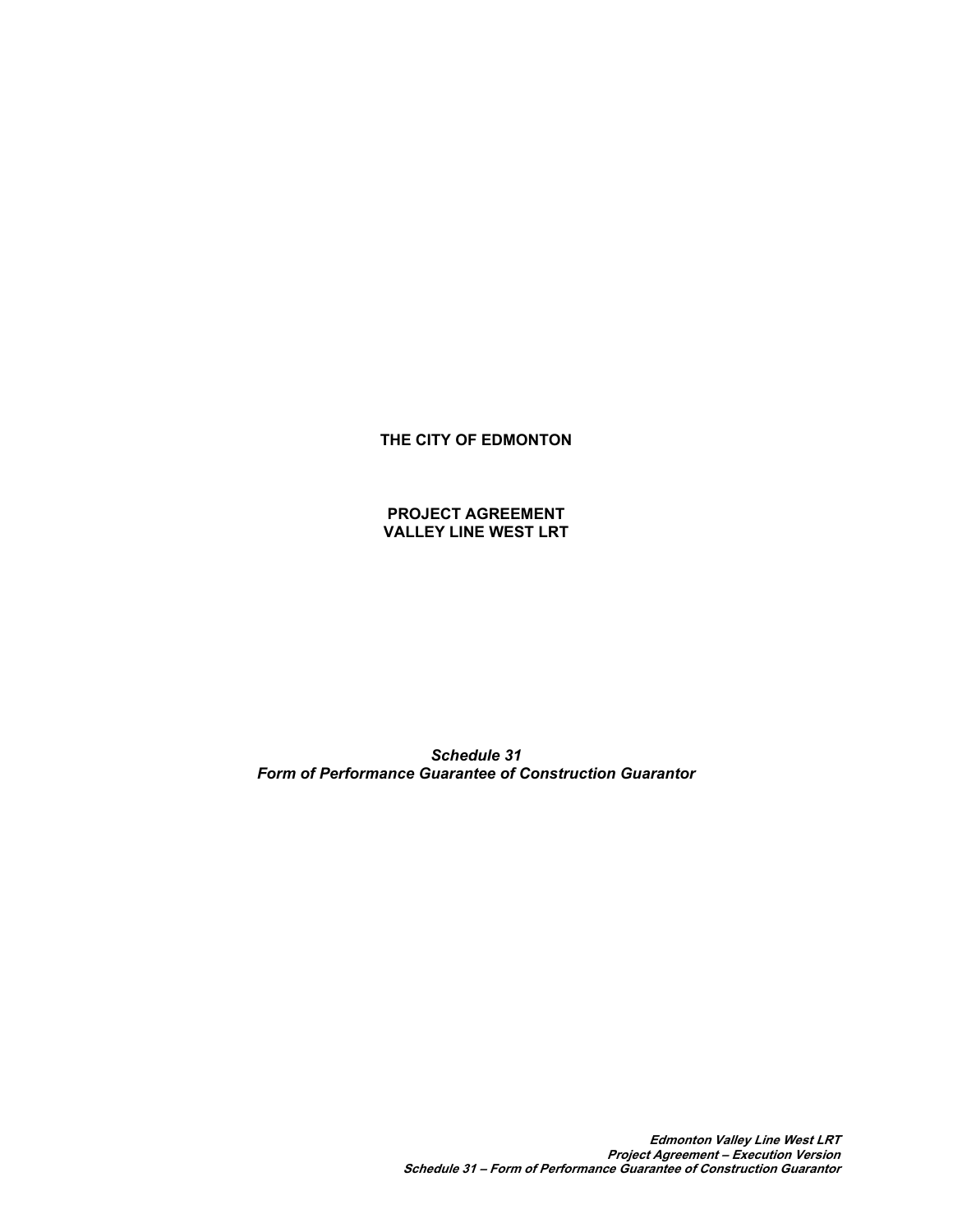# **SCHEDULE 31**

# **FORM OF PERFORMANCE GUARANTEE OF CONSTRUCTION GUARANTOR**

**THIS GUARANTEE** is made as of the 22nd day of December, 2020

# **AMONG:**

### **THE CITY OF EDMONTON** (the "**City**")

# **AND:**



# **WHEREAS:**

- A. The City and Marigold Infrastructure Partners Limited Partnership ("**Project Co**") have entered into a project agreement dated as of the  $22<sup>nd</sup>$  day of December, 2020 (which agreement, including the schedules thereto, as the same may be amended, modified, restated, supplemented or replaced, from time to time, is hereinafter called the "**Project Agreement**").
- B. As an inducement to the City to enter into the Project Agreement with Project Co, Construction Guarantor has agreed to absolutely, unconditionally and irrevocably guarantee to the City, as a direct obligation, the full and prompt performance and observance by Project Co of each and every covenant, agreement, undertaking and obligation of Project Co contained in the Project Agreement with respect to the Design and Construction Work (as such term is defined in Section [1.1\(c\)](#page-2-0) of this Guarantee), and in furtherance thereof has agreed to enter into this Guarantee.

**NOW THEREFORE IN CONSIDERATION** of the mutual covenants and agreements of the parties hereinafter contained and for other good and valuable consideration, the receipt and sufficiency of which are hereby acknowledged, the parties covenant and agree as follows:

# **1. DEFINITIONS AND INTERPRETATION**

### **1.1 Definitions**

- (a) Unless otherwise defined herein, all capitalized terms will have the meanings ascribed to them in the Project Agreement.
- (b) Unless otherwise expressly provided herein, this Guarantee shall be interpreted in accordance with Schedule 1 – Definitions and Interpretation of the Project Agreement.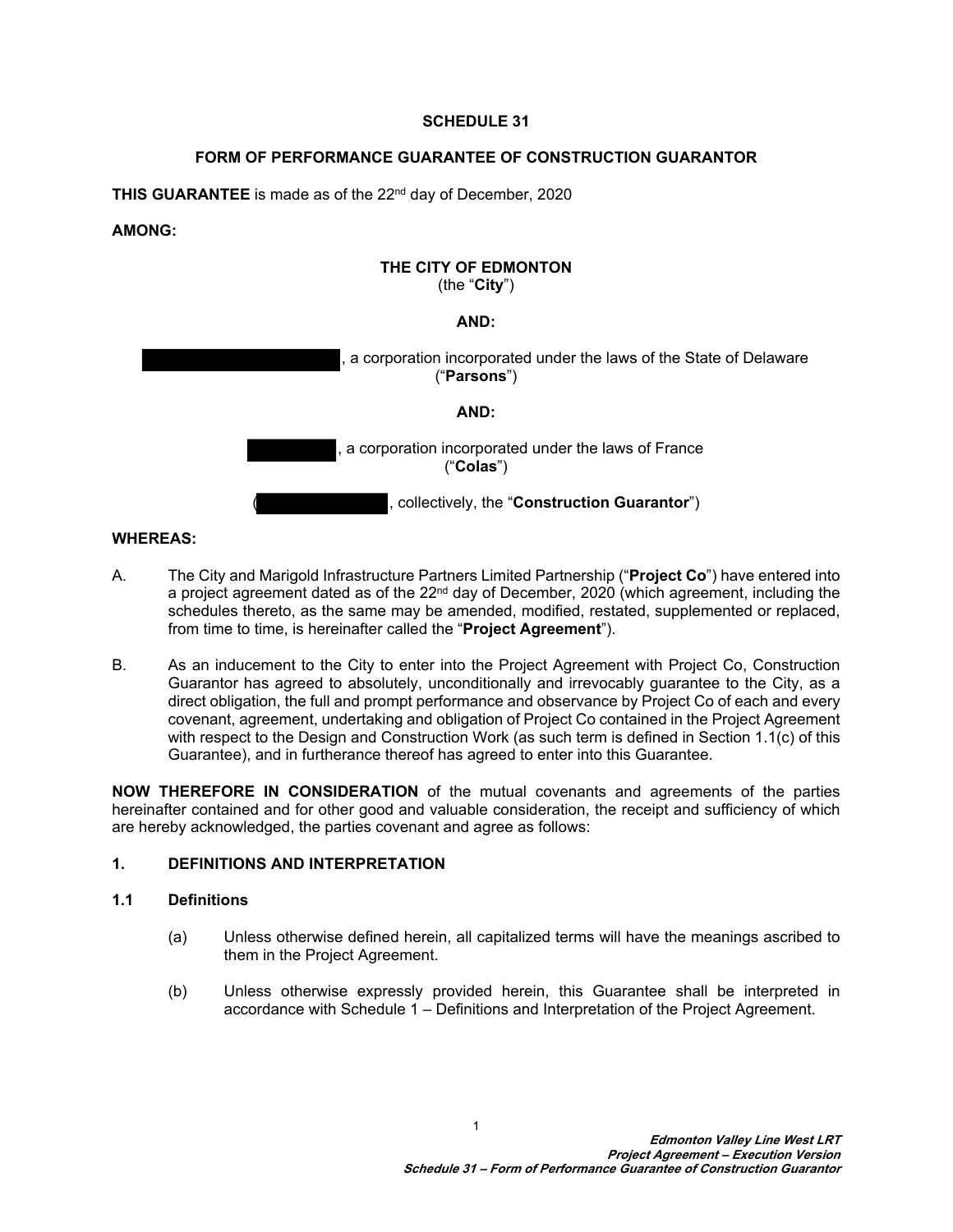- <span id="page-2-1"></span><span id="page-2-0"></span>(c) For the purpose of this Guarantee, the term "Design and Construction Work" means:
	- (i) subject to Section  $1.1(c)(ii)$  below, all of Project Co's covenants, obligations and activities with respect to the Project Work pursuant to the Project Agreement, and including, for certainty:
		- (1) all of Project Co's covenants, obligations and activities pursuant to Schedule 4 *[Design and Construction Protocols]* and Section 7 *[Warranty]* of the Project Agreement; and
		- (2) Project Co's representations and warranties contained in Section 12.1 *Project Co's Representations]* of the Project Agreement;
	- $(i)$  for the purpose of this Section 1.1 $(c)$ , the term "Design and Construction Work" shall be deemed not to include any of the following covenants, obligations or activities of Project Co under the Project Agreement (including the delivery of any executed originals of the documents referred to below):
		- (1) any covenant, agreement, undertaking or obligation related to the Senior Debt financing or the Cost of the Financing;
		- (2) the recitals to the Project Agreement;
		- (3) Section 16 [Termination Payments];
		- (4) Sections 3.2 *[Compliance with Senior Financing Agreement] and 3.3 Changes to Senior Financing Agreements]*;
		- (5) Section 17.1 *[Notices]*;
		- (6) Schedule 25 *[Completion Documents]*;
		- (7) Schedule 21 *[Direct Lender Agreement]*;
		- (8) any of Project Co's obligations under Schedule 22 *[Project Contracts and Collateral Agreements]*;
		- (9) Schedule 16 *[Payment Mechanism]*;
		- (10) Schedule 27 *[Compensation on Termination]*;
		- (11) Schedule 30 *[Warranty Letter of Credit]*;
		- (12) Schedule 24 *[Project Co's Ownership Information]*; or
		- (13) Schedule 31 *[Form of Performance Guarantee of Construction Guarantor]*.
- (d) For the purpose of this Guarantee, the Term "**DB Guarantees**" means, collectively, the performance guarantee delivered by Parsons Corporation and the performance guarantee delivered by each in their capacity as guarantor under their respective DB Guarantee (the "**DB Guarantors**") in favour of **and assigned to the Senior** Lenders pursuant to the Lending Agreements.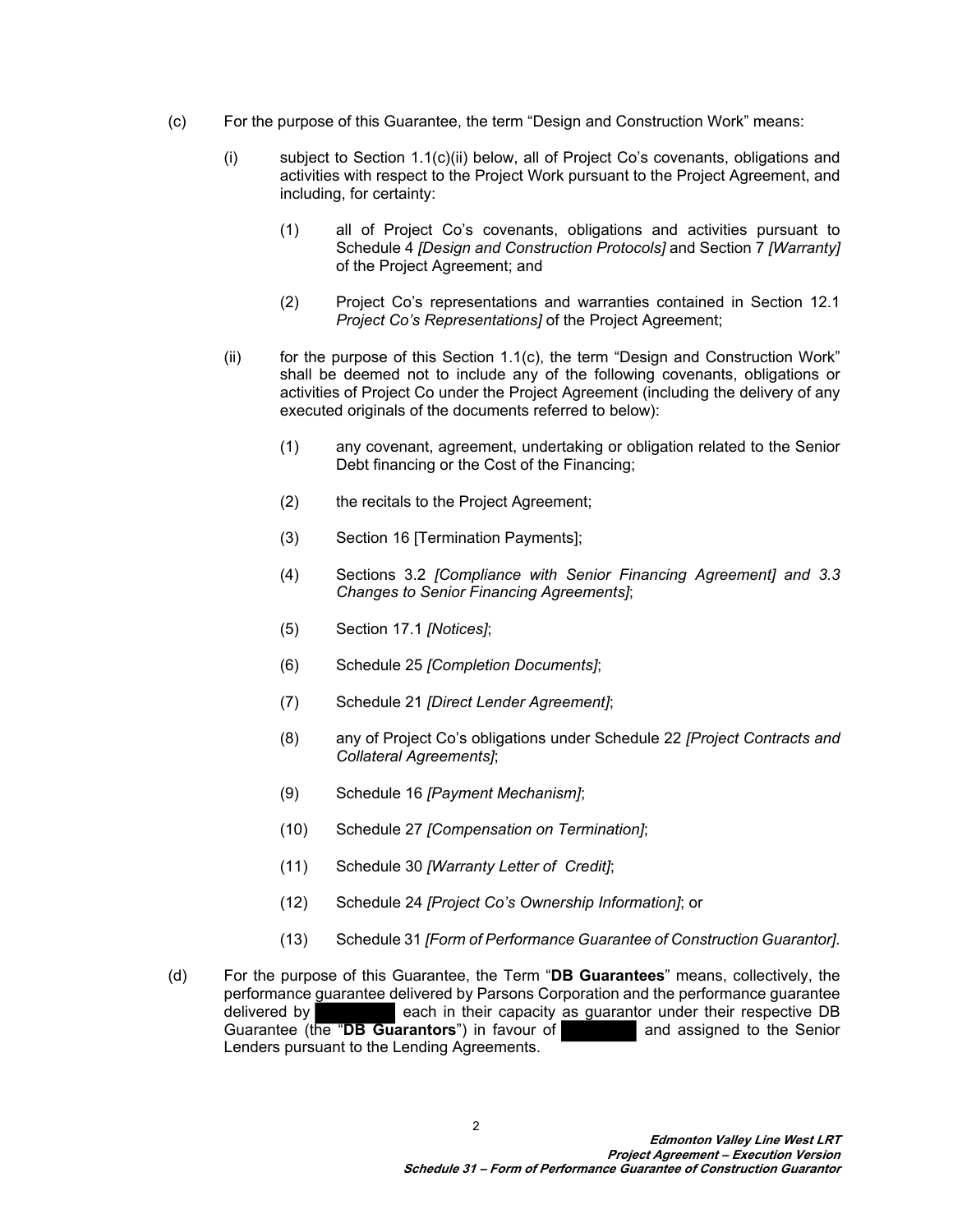### **1.2 Survival**

This Guarantee shall survive the termination or other expiry of the Project Agreement.

# **2. GUARANTEE**

# **2.1 Guarantee**

- <span id="page-3-0"></span>(a) Construction Guarantor does hereby absolutely, unconditionally and irrevocably guarantee to the City, as a direct obligation, the full and prompt performance and observance by Project Co of each and every covenant, agreement, undertaking and obligation of Project Co contained in the Project Agreement with respect to the Design and Construction Work (collectively, the "**Guaranteed Obligations**"), and for greater certainty the Guaranteed Obligations do not include any covenants, agreements, undertakings and obligations of Project Co under the Project Agreement which are not expressly defined in this Section [2.1\(a\).](#page-3-0)
- (b) Notwithstanding any other provision of this Guarantee:
	- (i) Construction Guarantor's undertakings and obligations are derivative of and not in excess of Project Co's obligations under the Project Agreement and Construction Guarantor retains all rights, claims, defences and limitations of liability possessed by Project Co under the terms of the Project Agreement or arising from the Parties' performance or failure to perform thereunder and shall be entitled to assert any contractual defences that would have been available to Project Co, including, for greater certainty, that the alleged non-performance or non-observance by Project Co of the Guaranteed Obligations arises out of or is a result of an event referred to in Section 15.3 *[Termination by Project Co]* of the Project Agreement; and
	- (ii) in no event shall the aggregate liability of Construction Guarantor under this Guarantee and the DB Guarantors under the DB Guarantees exceed the greater of:
		- (1) the maximum liability of the DB Guarantors under the DB Guarantees; and
		- (2) 40% of the Total Capital Cost Amount less financing costs,

but this limit of liability shall not extend to interest and enforcement costs payable under this Guarantee.

### **2.2 General Provisions Relating to the Guarantee**

- (a) Each and every default in performance or observance of any of the Guaranteed Obligations by Project Co shall give rise to a separate claim and cause of action hereunder, and separate claims or suits may be made and brought, as the case may be, hereunder as each such default occurs.
- (b) The Guarantee herein provided for shall be a continuing, absolute and unconditional guarantee of performance and observance of the Guaranteed Obligations and shall remain in full force and effect until each and all of the Guaranteed Obligations shall have been fully and satisfactorily discharged in accordance with the terms and provisions of the Project Agreement and Construction Guarantor shall have fully and satisfactorily discharged all of its obligations under this Guarantee.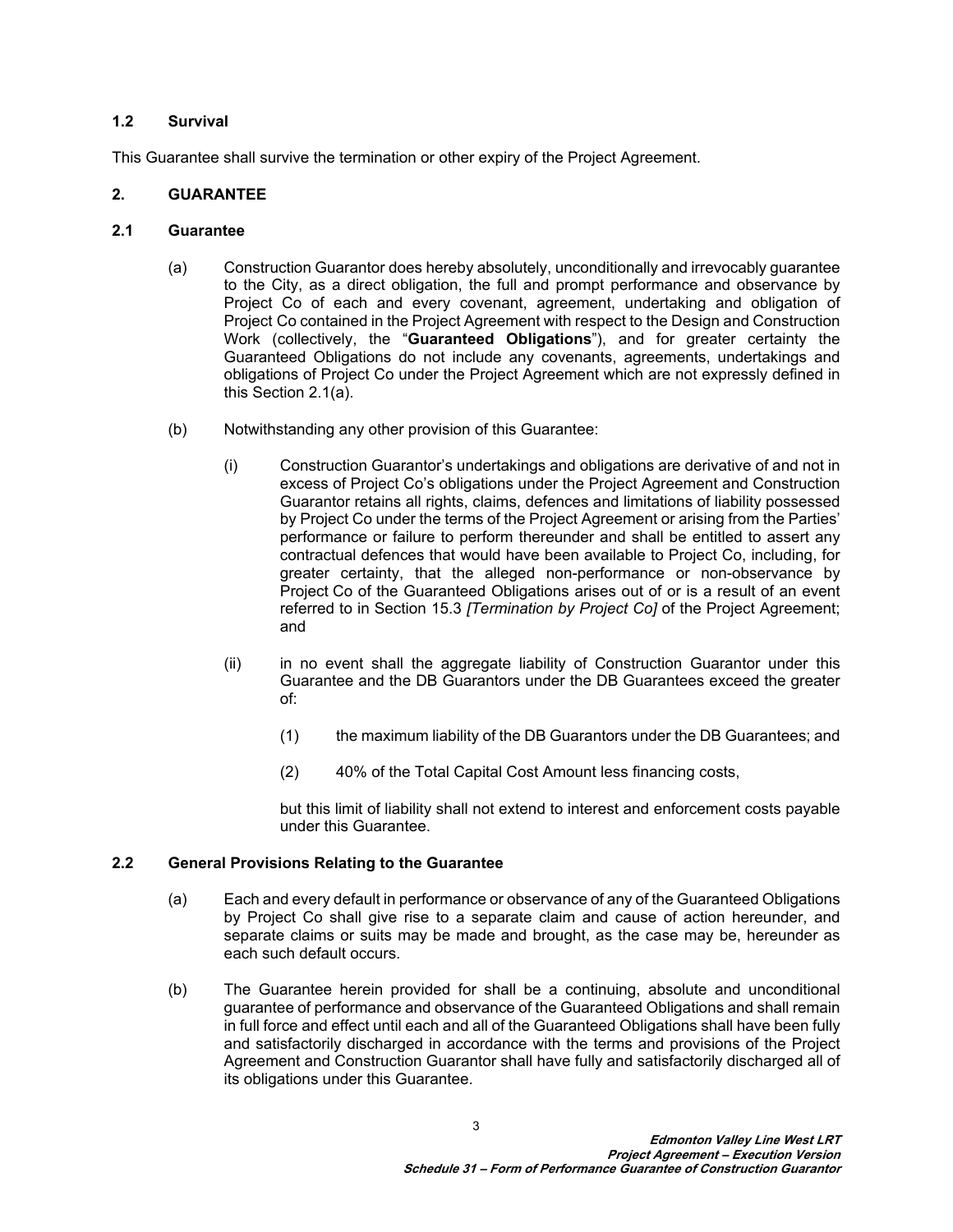- (c) The liability of Construction Guarantor hereunder shall remain in full force and effect irrespective of and shall in no way be affected or impaired by (and no notice to Construction Guarantor shall be required in respect of):
	- (i) any compromise, waiver, renewal, extension, indulgence, amendment, addition, deletion, change in, modification of, or release of any security (including any other guarantee, letter of credit or bond) for or in respect of any of the Guaranteed Obligations;
	- (ii) any amalgamation, merger or consolidation of Project Co or Construction Guarantor or any sale, lease or transfer of any of the assets of Project Co or Construction Guarantor;
	- (iii) any Change in Control of Project Co or Construction Guarantor;
	- (iv) the termination or other expiry of the Project Agreement;
	- (v) any Relief Event or Force Majeure Event (it being acknowledged, however, that the performance of the Guaranteed Obligations shall be extended by the period of any extension permitted pursuant to Section 10.1(b) or Section11.2(b);
	- (vi) any change in the financial condition of Project Co or Construction Guarantor;
	- (vii) any of the Termination Events described in Sections 14.6(a), (b), (c), or (d) of the Project Agreement, or any resulting release, stay or discharge of any Guaranteed Obligation;
	- (viii) any lack or limitation of power, incapacity or disability on the part of Project Co or any other irregularity, defect or informality on the part of Project Co with respect to the Guaranteed Obligations;
	- (ix) any provision of any laws, statutes, rules or regulations of general application in relation to suretyship or any other circumstance that might constitute, under law generally applicable to suretyship, a defence available to, or a discharge of, Construction Guarantor in respect of the Guaranteed Obligations or this Guarantee;
	- (x) the assignment by the City in accordance with the provisions of Section 22.6 *[Assignment by City]* of the Project Agreement;
	- (xi) the exercise of any rights under the Lending Agreements, including the right of the Senior Lenders to cure any default by Project Co by or on behalf of Project Co and/or to assume the obligations of Project Co and complete the Project Work in the manner provided in the Direct Lender Agreement; or
	- (xii) any other occurrence or circumstance whatsoever, whether similar or dissimilar to the foregoing that, under law generally applicable to suretyship, might otherwise constitute a legal or equitable defence or discharge of the liabilities of a guarantor or surety that might otherwise limit recourse against Construction Guarantor.
- (d) The obligations and liabilities of Construction Guarantor hereunder shall not be impaired, diminished, abated or otherwise affected by the commencement by or against Project Co or Construction Guarantor of any proceedings under any bankruptcy or insolvency law or laws relating to the relief of debtors, readjustment of indebtedness, reorganizations, arrangements, compositions or extension or other similar laws.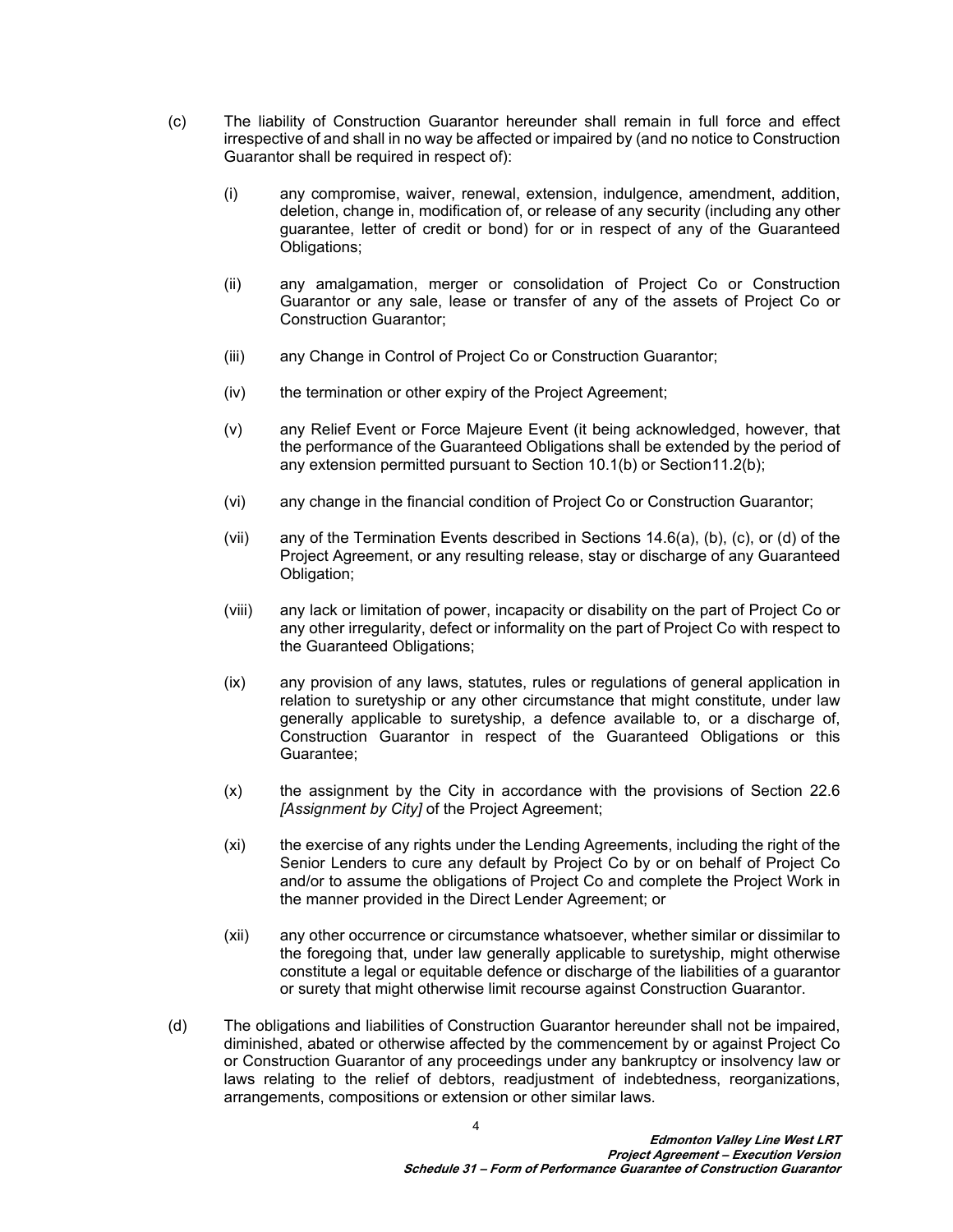- (e) The City shall not be bound to exhaust its recourse against Project Co or others or pursuant to any Performance Security or other securities or guarantees it may at any time hold before being entitled to performance of the Guaranteed Obligations by the Construction Guarantor and Construction Guarantor renounces all benefits of discussion and division.
- (f) It is the intent and purpose hereof that Construction Guarantor shall not be entitled to and does hereby waive any and all defences which are, under law, generally applicable to suretyship, available to a guarantor, sureties and other secondary parties at law or in equity. Without limiting the generality of the foregoing, Construction Guarantor hereby waives notice of acceptance of this Guarantee and of the non-performance by Project Co, diligence, presentment, protest, dishonour, demand for performance from the City and notice of non-performance or failure to perform on the part of Project Co and all other notices whatsoever. The Guarantee hereunder is a guarantee of performance and compliance. In order to hold Construction Guarantor liable hereunder, there shall be no obligation on the part of the City at any time to demand or resort for performance to Project Co, its properties or assets or to any security, property or other rights or remedies whatsoever, nor shall there be any requirement that Project Co be joined as a party to any proceeding for the enforcement of any provision of this Guarantee and the City shall have the right to enforce the provisions of this Guarantee irrespective of whether or not legal proceedings or other enforcement efforts against Project Co are pending, seeking resort to or realization upon or from any of the foregoing. Without limiting the foregoing, it is understood that repeated and successive demands may be made and recoveries may be had hereunder as and when, from time to time, Project Co shall default under or with respect to any of the Guaranteed Obligations, and that, notwithstanding recovery hereunder for or in respect of any such default, the Guarantee herein shall remain in full force and effect unamended and shall apply to each and every subsequent default.
- (g) Without prejudice to and without releasing, discharging, limiting or otherwise affecting in whole or in part the obligations and liabilities of Construction Guarantor under this Guarantee and without in any way requiring the consent of or giving notice to Construction Guarantor, the City may grant time, renewals, extensions, indulgences, releases and discharges to and accept compositions from or otherwise deal with Project Co and/or Construction Guarantor or others, including any other guarantor, as the City may see fit and the City may take, abstain from taking or perfecting, vary, exchange, renew, discharge, give up, realize on or otherwise deal with security and guarantees in such manner as the City may see fit.
- (h) Neither an action or proceeding brought under this Guarantee regarding the Guaranteed Obligations nor any judgment or recovery in consequence of that action or proceeding operates as a bar or defence action or defence to any further action that may be brought under this Guarantee. Construction Guarantor acknowledges that, if judgment is granted on an action or proceeding commenced under this Guarantee, the obligations of Construction Guarantor to the City do not merge with or end Construction Guarantor's obligations hereunder.
- (i) The liability of Construction Guarantor under this Guarantee shall arise forthwith after demand has been made in writing on Construction Guarantor, provided, however, that the Construction Guarantor shall be required to respond to such demand within five (5) Business Days of delivery thereof.
- (j) Construction Guarantor agrees to pay to the City any and all reasonable and direct out-ofpocket costs and expenses, including reasonable legal fees (on a substantial indemnity basis), incurred by it in connection with enforcing any of its rights hereunder.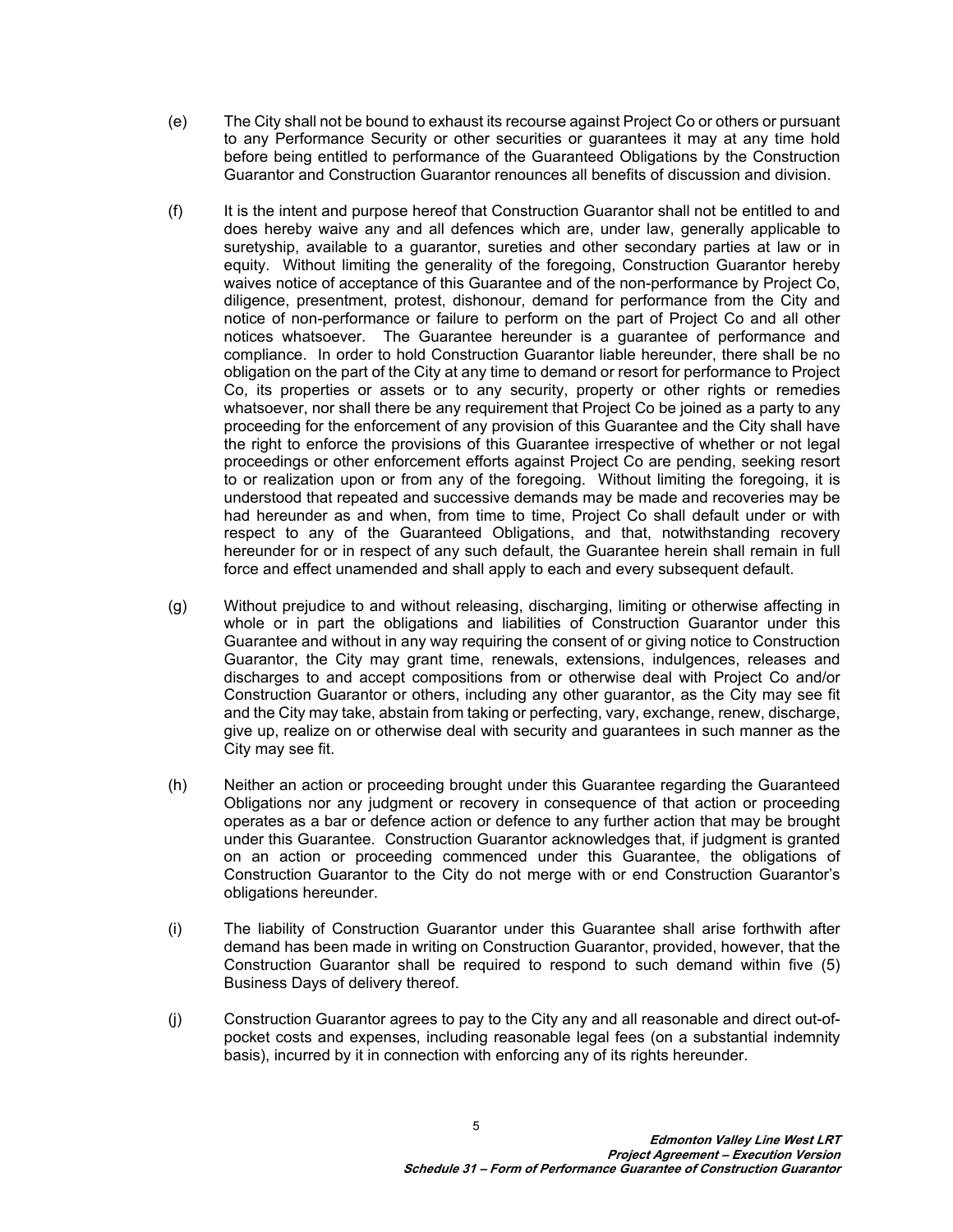## **3. REPRESENTATIONS AND WARRANTIES**

### **3.1 Construction Guarantor Representations and Warranties**

- (a) Subject to Section [3.1\(b\),](#page-7-0) each entity comprising the Construction Guarantor represents and warrants to the City that as of the date of this Guarantee:
	- (i) is a corporation incorporated and validly existing under the laws of the jurisdiction of its organization, is in good standing under the laws of Delaware with respect to the filing of annual returns, and has all requisite corporate power and authority to own, lease and operate its properties and assets and to carry on its business as it is currently being conducted;[\*]
	- (ii) is a corporation incorporated and validly existing under the laws of the jurisdiction of its organization, is in good standing under the laws of France with respect to the filing of annual returns, and has all requisite corporate power and authority to own, lease and operate its properties and assets and to carry on its business as it is currently being conducted;[\*\*]
	- (iii) each entity comprising the Construction Guarantor has the requisite power, authority and capacity to enter into, execute, deliver and perform its obligations under this Guarantee and the Project Documents to which it is a party, and to do all acts and things, and execute, deliver and perform all other agreements, instruments, undertakings and documents as are required by this Guarantee and the Project Documents to which it is a party to be done, executed, delivered or performed;[\*\*\*]
	- (iv) no steps or proceedings have been taken or are pending to supersede, repeal or amend its constating documents, articles or by-laws or any shareholder agreement in a manner that would materially impair or limit its ability to perform its obligations under this Guarantee or any of the Project Documents to which it is party and such documents and agreements are in full force and effect as of the date hereof;[\*\*\*]
	- (v) this Guarantee and the Project Documents (when executed and delivered) to which Construction Guarantor is a party, have been duly authorized, executed, and delivered by Construction Guarantor and constitute legal, valid, and binding obligations of Construction Guarantor, enforceable against Construction Guarantor in accordance with their respective terms, subject only to:[\*\*\*]
		- (1) limitations with respect to the enforcement of remedies by bankruptcy, insolvency, moratorium, winding-up, arrangement, reorganization, fraudulent preference and conveyance and other laws of general application affecting the enforcement of creditors' rights generally; and
		- (2) general equitable principles and the fact that the availability of equitable remedies is in the discretion of a court and that a court may stay proceedings or the execution of judgments;
	- (vi) the authorization, execution, delivery and performance by Construction Guarantor of this Guarantee and the Project Documents to which it is a party do not violate or conflict with or constitute a default under:[\*\*\*]

6

(1) its constating or organizational documents or any unanimous shareholder agreement or similar rights agreement binding on Construction Guarantor;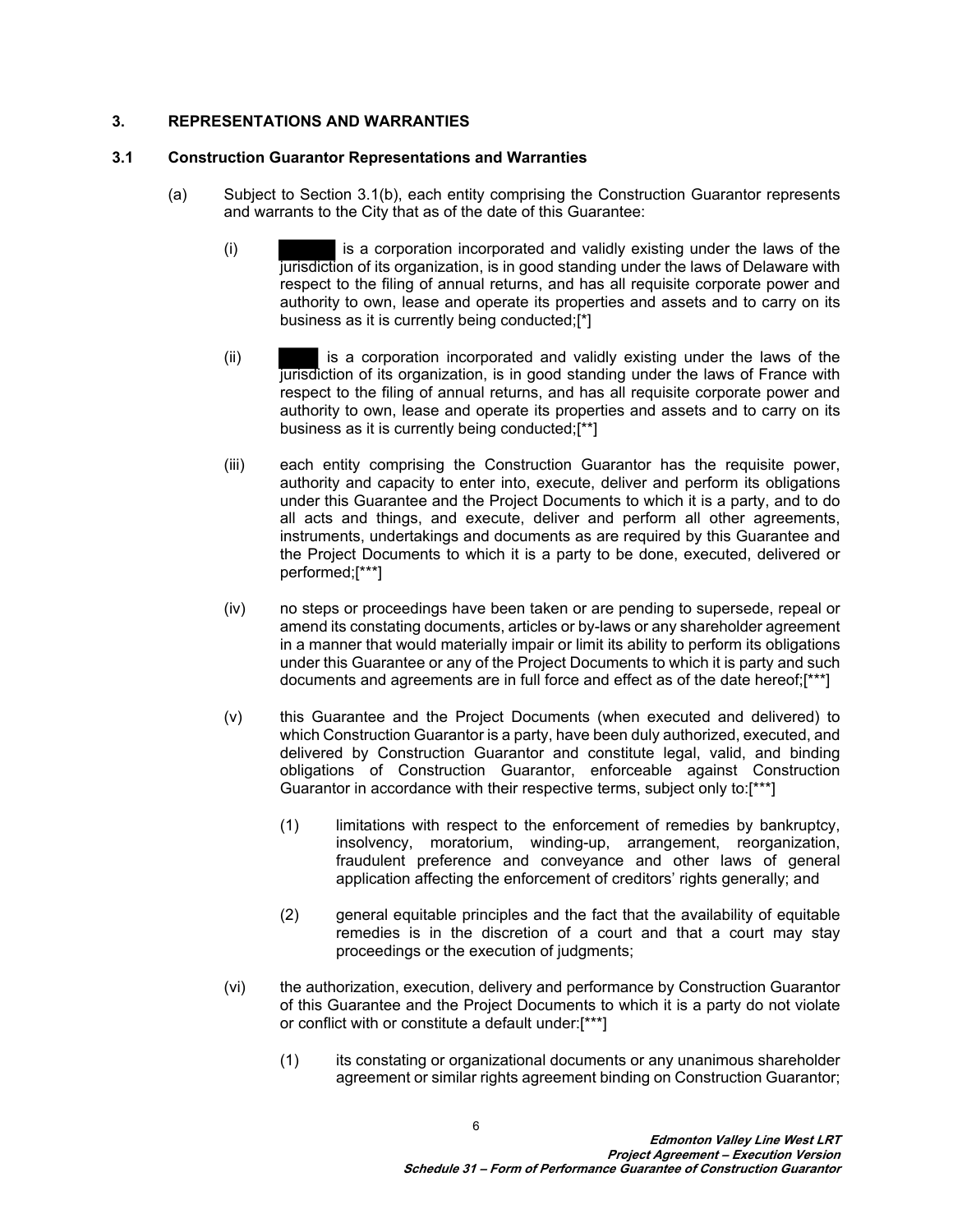- (2) any Applicable Law; or
- (3) any covenant, contract, instrument, agreement or understanding to which it is a party or by which it or any of its properties or assets is bound or affected;
- (vii) Project Co is an indirect wholly owned subsidiary of the Construction Guarantor;[\*\*\*\*]
- (viii) there are no actions, suits, proceedings, or investigations pending or threatened against Construction Guarantor, at law or in equity, before any Governmental Authority or arbitral body (whether or not covered by insurance) that individually or in the aggregate could result in any material adverse effect on the business, properties, or assets, or the condition, financial or otherwise, of Construction Guarantor or in any impairment of its ability to perform its obligations under this Guarantee or any Project Documents to which it is a party, and Construction Guarantor has no knowledge of any violation or default with respect to any order, writ, injunction or decree of any Governmental Authority or arbitral body that would result in any such material adverse effect or impairment;[\*\*\*] and
- (ix) each entity comprising the Construction Guarantor is able to meet its obligations as they generally become due[\*\*\*].
- <span id="page-7-0"></span>(b) Each representation and warranty that is accompanied by:
	- $(i)$  "[\*]" is made by (ii)  $"['^*]"$  is made by (iii)  $"[***]"$  is made severally by  $"$  and  $"$ ; and  $"$ ; and
	- (iv) "[\*\*\*\*]" is made jointly and severally by the entities comprising the Construction Guarantor.

# <span id="page-7-2"></span>**4. NOTICES**

### <span id="page-7-1"></span>**4.1 Notices to Parties**

All notices, requests, demands, instructions, certificates, consents and other communications (each being a "**Notice**") required or permitted under this Guarantee shall be in writing (whether or not "written notice" or "notice in writing" is specifically required by the applicable provision of this Guarantee) and served by sending the same by registered mail, facsimile or by hand, as follows:

If to the City:

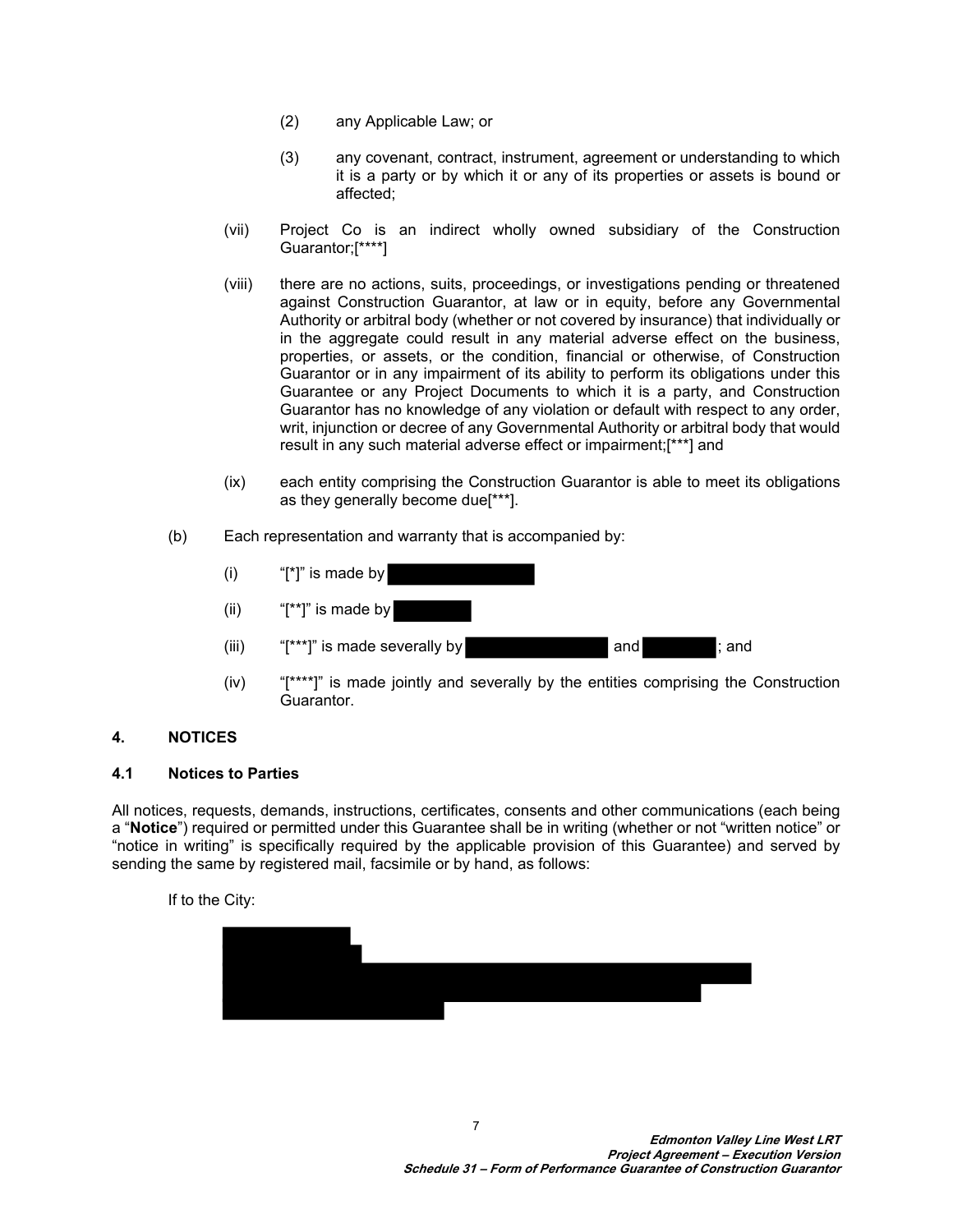#### With a copy to:



#### If to Construction Guarantor:



### <span id="page-8-0"></span>**4.2 Facsimile**

Where any Notice is provided or submitted to a party via facsimile or electronic transmission, an original of the Notice sent via facsimile or electronic transmission shall promptly be sent by regular mail or registered mail. For greater certainty, a Notice given via facsimile or electronic transmission shall not be invalid by reason only of a party's failure to comply with this Section [4.2.](#page-8-0)

### **4.3 Change of Address**

Either party to this Guarantee may, from time to time, change any of its contact information set forth in Section [4.1](#page-7-1) by prior Notice to the other party, and such, change shall be effective on the Business Day that next follows the recipient party's receipt of such Notice unless a later effective date is given in such Notice.

#### **4.4 Deemed Receipt of Notices**

- (a) Subject to Sections [4.4\(b\),](#page-8-1) (c) and (d):
	- (i) a Notice given by registered mail shall be deemed to have been received on the third Business Day after mailing;
	- (ii) a Notice given by hand delivery shall be deemed to have been received on the day it is delivered; and
	- (iii) a Notice given by facsimile or electronic transmission shall be deemed to have been received on the day it is transmitted by facsimile or electronic transmission (as the case may be).
- <span id="page-8-1"></span>(b) If the party giving the Notice knows or ought reasonably to know of difficulties with the postal system which might affect negatively the delivery of mail, any such Notice shall not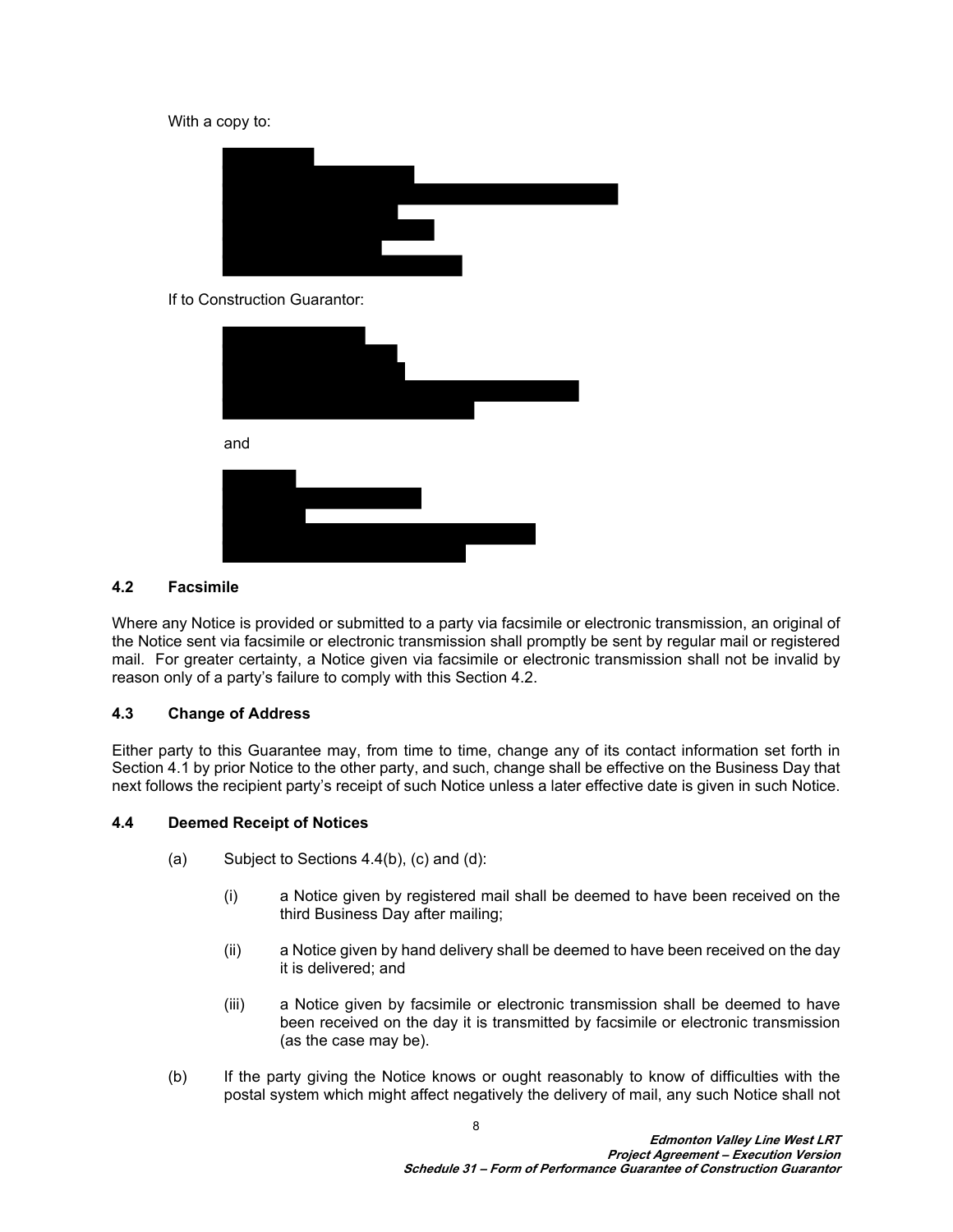be mailed but shall be made or given by personal delivery or by facsimile transmission or electronic transmission in accordance with this Section [4](#page-7-2).

- (c) If any Notice delivered by hand or transmitted by facsimile or electronic transmission is so delivered or transmitted, as the case may be, either on a day that is not a Business Day or on a Business Day after 4:00 p.m. (recipient's local time), then such Notice shall be deemed to have been received by such recipient on the next Business Day.
- (d) A Notice given by facsimile shall be deemed to have been received by the recipient on the day it is transmitted only if a facsimile transmission report (maintained by the sender) indicates that the transmission of such Notice was successful.

### **4.5 Service on the City**

Where any Notice is required to be served on the City, the obligation to serve such Notice shall be fulfilled by serving it on the City in accordance with the provisions of this Section [4.](#page-7-2)

# **5. GENERAL**

### **5.1 Amendments**

This Guarantee may not be varied, amended or supplemented except by an agreement in writing signed by duly authorized representatives of the parties hereto and stating on its face that it is intended to be an amendment, restatement or other modification, as the case may be, to this Guarantee.

### **5.2 Waiver**

- (a) No waiver made or given by a party under or in connection with this Guarantee shall be binding or effective unless the waiver is in writing, signed by an authorized representative of the party giving such waiver, and delivered by such party to the other party. No waiver made with respect to any right, power or remedy in one instance will be deemed to be a waiver with respect to any other instance involving the exercise of such right, power, or remedy or with respect to any other right, power, or remedy.
- (b) Failure by either party hereto to exercise any of its rights, powers or remedies hereunder or its delay to do so shall not constitute a waiver of those rights, powers or remedies. The single or partial exercise of a right, power or remedy shall not prevent its subsequent exercise or the exercise of any other right, power or remedy.

### **5.3 Entire Agreement**

Except where provided otherwise in this Guarantee, this Guarantee, together with the Project Agreement and the Project Documents, constitute the entire agreement between the parties hereto in connection with its subject matter and supersedes all prior representations, communications, negotiations and understandings, whether oral, written, express or implied, concerning the subject matter of this Guarantee.

### **5.4 Severability**

Each provision of this Guarantee shall be valid and enforceable to the fullest extent permitted by law. If any provision of this Guarantee is declared invalid, unenforceable or illegal by the courts of a competent jurisdiction, such provision may be severed and such invalidity, unenforceability or illegality shall not prejudice or affect the validity, enforceability and legality of the remaining provisions of this Guarantee. If any such provision of this Guarantee is invalid, unenforceable or illegal, the parties hereto shall, acting in good faith, promptly negotiate new provisions to eliminate such invalidity, unenforceability or illegality and to restore this Guarantee as near as possible to its original intent and effect.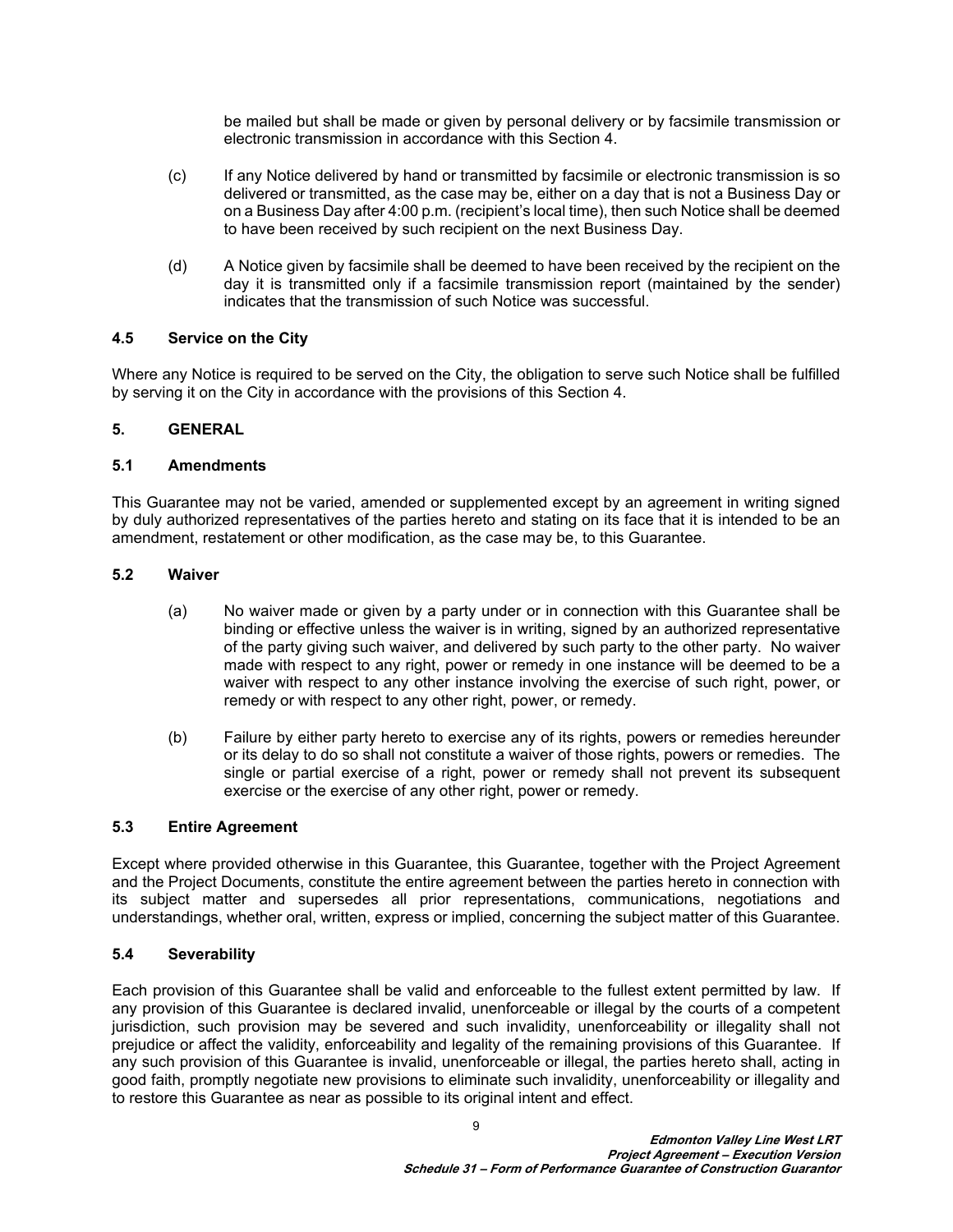### **5.5 Enurement**

This Guarantee shall enure to the benefit of, and be binding on, the City and Construction Guarantor and their respective permitted successors and assigns. This Guarantee may not be assigned by the Construction Guarantor.

## **5.6 Governing Law and Jurisdiction**

- (a) This Guarantee shall be governed by and construed in accordance with the laws of the Province of Alberta and the laws of Canada applicable therein and shall be treated in all respects as an Alberta contract, without regard to conflict of laws principles.
- (b) Each party hereto hereby irrevocably attorn to the exclusive jurisdiction of the courts of the Province of Alberta and all courts competent to hear appeals therefrom.

# **5.7 Cumulative Remedies**

Except as otherwise set forth in this Guarantee, the rights, powers and remedies of each party hereto set forth in this Guarantee are cumulative and are in addition to and without prejudice to any other right, power or remedy that may be available to such party under this Guarantee or the Project Agreement or Project Documents.

### **5.8 Further Assurance**

Each party hereto shall do all reasonable things, from time to time, and execute all reasonable further documents, necessary to give full effect to this Guarantee.

### **5.9 Costs**

Each party hereto shall be responsible for paying its own costs and expenses incurred in connection with the negotiation, preparation and execution and delivery of this Guarantee.

### **5.10 Language of Agreement**

- (a) Each of the parties hereto acknowledges having requested and being satisfied that this Guarantee and related documents be drawn in English. Chacune des parties reconnaît avoir demandé que ce document et ses annexes soient rédigés en anglais et s'en declare satisfaite.
- (b) For greater certainty, all correspondence, notices, drawings, test reports, certificates, specifications, information, operating and maintenance instructions, name plates, identification labels, instructions and notices to the public and staff and all other written, printed or electronically readable matter required in accordance with, or for purposes envisaged by, this Guarantee shall be in English.

### **5.11 Proof of Authority**

The City and Construction Guarantor each reserves the right to require any Person executing this Guarantee on behalf of the other party to provide proof, in a form acceptable to the City or Construction Guarantor, as applicable, that they have the requisite authority to execute this Guarantee on behalf of and to bind the City or Construction Guarantor, as applicable.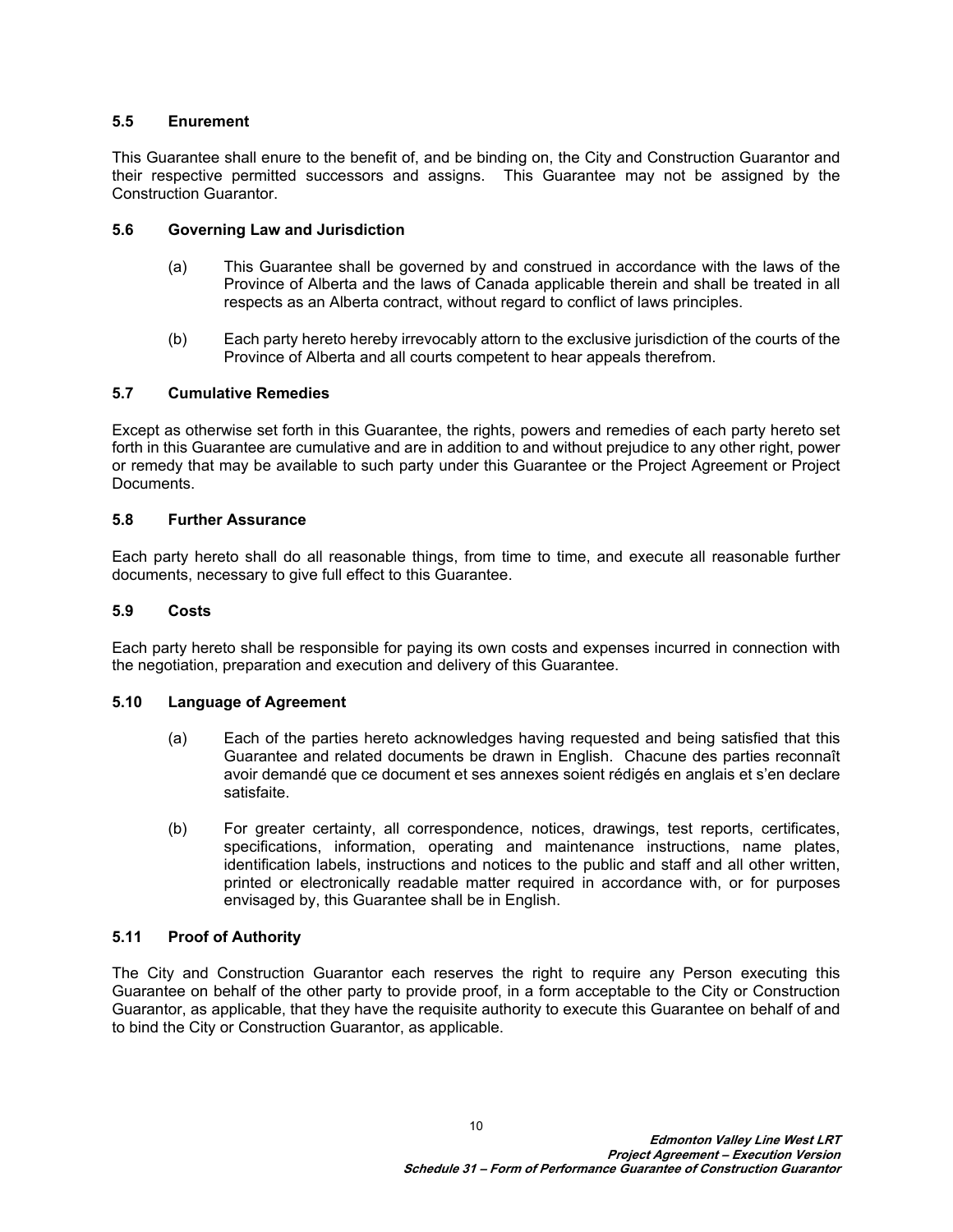# **5.12 Counterparts**

This Guarantee may be executed in counterparts, in which case (i) the counterparts together shall constitute one agreement, and (ii) communication of execution by electronic transmission of a pdf copy shall constitute good delivery.

## **5.13 Joint and Several**

If Construction Guarantor is comprised of more than one Person, then each such Person shall be jointly and severally liable for the obligations and liabilities of Construction Guarantor hereunder.

*[signature pages follow]*